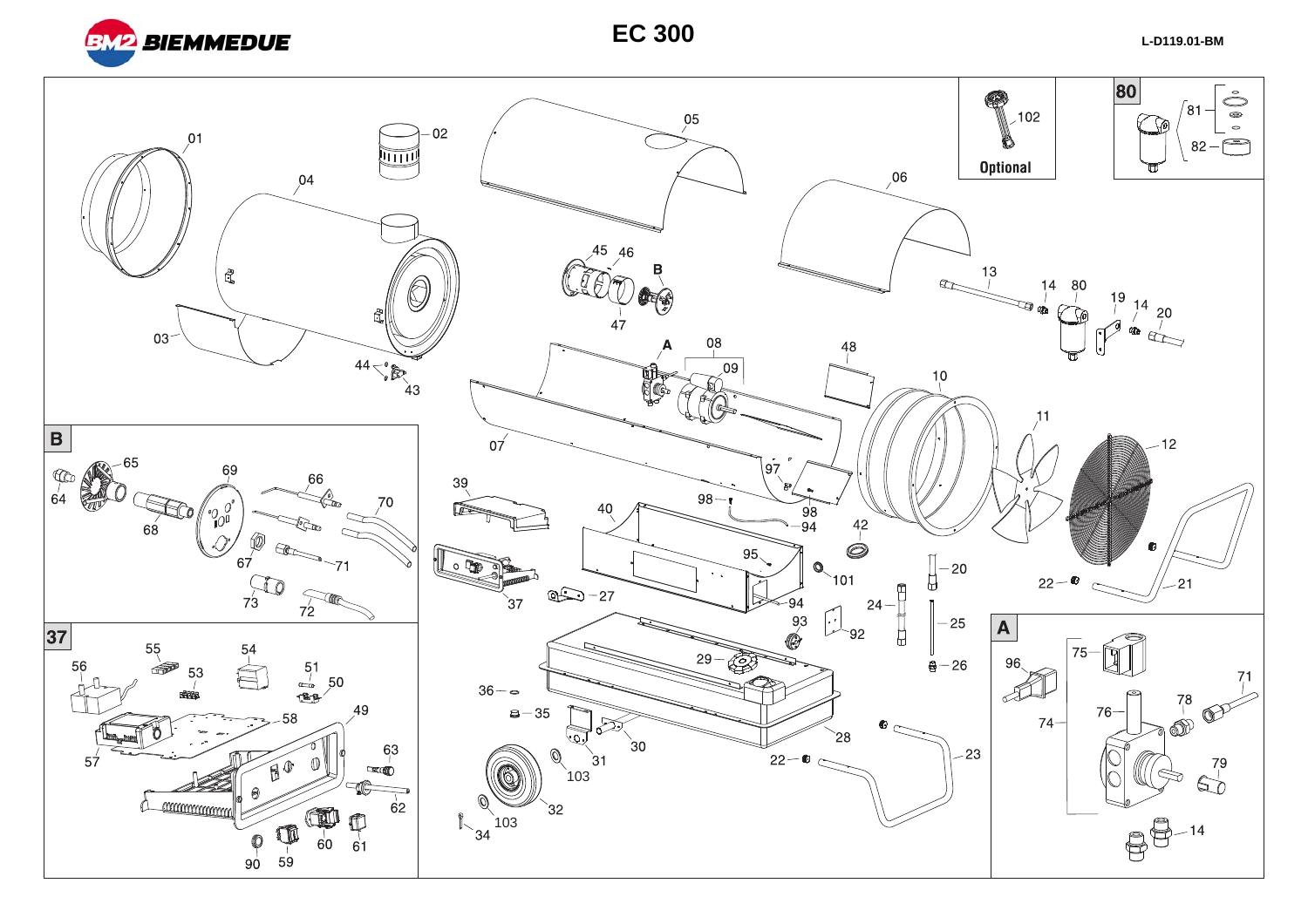

| PL 07/11        |             |                          | Da N.º serie               | De No. Serie                  | Von Masch, Nr.           | From S/N                    |  |  |
|-----------------|-------------|--------------------------|----------------------------|-------------------------------|--------------------------|-----------------------------|--|--|
|                 |             |                          | 21302501                   |                               |                          |                             |  |  |
| <b>POS</b>      | P/N         | <b>LEGENDA</b>           | <b>DESCRIZIONE</b>         | <b>DESCRIPTION</b>            | <b>BESCHREIBUNG</b>      | <b>DESCRIPTION</b>          |  |  |
| 01              | G06114-3001 |                          | Cono diffusore             | Embout conique                | Ausblaskonus             | Outlet cone                 |  |  |
| 02              | G06077      | Ø 150                    | Raccordo camino            | Raccord cheminée              | Schornsteinanschluss     | Chimney fitting             |  |  |
| 03              | G06175      | $\blacksquare$           | Pannello isolante          | Panneau d'isolation           | Isolierplatte            | Insulating panel            |  |  |
| 04              | G06177-09   | $\sim$                   | Camera di combustione      | Chambre de combustion         | Brennkammer              | Combustion chamber          |  |  |
| 05              | G06413-3001 | $\blacksquare$           | Carrozzeria superiore      | Carrosserie sup.              | Karosserie Oberteil      | Upper body                  |  |  |
| 06              | G06122-3001 | $\sim$                   | Pannello ispezione         | Porte visite                  | Inspektionsklappe        | Inspection panel            |  |  |
| $\overline{07}$ | G06179-3001 |                          | Carrozzeria inferiore      | Carrosserie Inf.              | Karosserie Unterteil     | Lower body                  |  |  |
| 08              | E10704-110  | 750 W - 120V - 60Hz      | Motore                     | Moteur                        | Motor                    | Motor                       |  |  |
| 09              | E11249      | $80 \mu F$               | Condensatore               | Condensateur                  | Kondensator              | Capacitor                   |  |  |
| 10              | G06126-3001 |                          | Convogliatore aria         | Air collecteur                | Luftkollektor            | Air conveyor                |  |  |
| 11              | T10261      | Ø 500 - 23°              | Ventola                    | Ventilateur                   | Lüfter                   | Fan                         |  |  |
| 12              | P30129      |                          | Griglia aspirazione        | Grille aspiration             | Ansauggitter             | Inlet grill                 |  |  |
| 13              | 140330      | $L = 420$ mm - $1/4" FF$ | Tubo gasolio flessibile    | Flexible fuel                 | Flexibler Heizölschlauch | Flex diesel pipe            |  |  |
| 14              | 120104      | 1/4"M - 1/4"M            | Raccordo ferro             | Raccord fer                   | Anschluss, Eisen         | Iron fitting                |  |  |
| 19              | G06104-9005 |                          | Staffa supporto filtro     | Etrier support filtre         | Trägerbügel Filter       | Filter support bracket      |  |  |
| 20              | 140329      | $L = 260$ mm - $1/4" FF$ | Tubo gasolio flessibile    | Flexible fuel                 | Flexibler Heizölschlauch | Flex diesel pipe            |  |  |
| 21              | P20176-9005 |                          | Maniglia                   | Poignée                       | Griff                    | Handle                      |  |  |
| 22              | C30355      | Ø25                      | Tappo copritubo            | Bouchon tuyau                 | Schlauchstöpsel          | Pipe cap                    |  |  |
| 23              | P20177-9005 |                          | Piede                      | Support                       | Stütze                   | Support                     |  |  |
| $\overline{24}$ | 140331      | $L = 580$ mm - $1/4" FF$ | Tubo gasolio flessibile    | Flexible fuel                 | Flexibler Heizölschlauch | Flex diesel pipe            |  |  |
| 25              | 130696      | $L = 220$ mm             | Pescante                   | Tuyau d'aspiration            | Ansaugrohr               | Suction pipe                |  |  |
| 26              | 130737      | 1/4" M - M12x1,75 M      | Raccordo ottone            | Raccord laiton                | Messingfitting           | <b>Brass fitting</b>        |  |  |
| 27              | G06068-9005 |                          | Supporto cavo elettrico    | Crochet câble d'alimentation  | Halterung Stromkabel     | Power cord support          |  |  |
| 28              | G06128-9005 | 105 <sub>1</sub>         | Serbatoio gasolio          | Réservoir fuel                | Heizölbehälter           | Fuel tank                   |  |  |
| 29              | C30367      | Ø 76                     | Tappo serbatoio            | Bouchon réservoir             | Behälterstopfen          | Tank cap                    |  |  |
| 30              | G06465-9005 | Ø 25                     | Assale                     | Essieu                        | Achse                    | Wheel axle                  |  |  |
| 31              | G06106-9005 |                          | Staffa supporto assale     | Etrier support essieu         | Trägerbügel Achse        | Wheels axle support bracket |  |  |
| 32              | C10556      | Ø 260 - Ø 26             | Ruota                      | Roue                          | Rad                      | Wheel                       |  |  |
| 34              | M20507      | D 5 x 70                 | Copiglia                   | Goupille                      | Splint                   | Cotter pin                  |  |  |
| 35              | 125020      | M16x1,5                  | Tappo scarico serbatoio    | Bouchon de vidange réservoir  | Behälterablassstopfen    | Drain cap                   |  |  |
| 36              | C30375      | Ø13,95 x 2,62            | Guarnizione OR             | Anneau O'R                    | O-Ring                   | O-ring                      |  |  |
| $\overline{37}$ | G00248      |                          | Quadro elettrico           | Coffret éléctrique            | Schaltkasten             | El. control box             |  |  |
| 39              | P50127      |                          | Copertura quadro elettrico | Couverture coffret électrique | Abdeckung Schalttafel    | Control box cover           |  |  |
| 40              | G06414-3001 |                          | Basamento                  | Base                          | Sockel                   | <b>Base</b>                 |  |  |
| 42              | C30372      | Ø 25,4mm - Ø34,9 mm      | Passacavo                  | Protection cable              | Kabeldurchgang           | Cable protection            |  |  |
| 43              | E50102      |                          | Termostato di sicurezza    | Thermostat de sécurité        | Sichereitsthermostat     | Safety thermostat           |  |  |
| $\overline{44}$ | M20107      | Ø5 x Ø15 x 1.5           | Rondella                   | Rondelle                      | Unterlegscheibe          | Washer                      |  |  |
| 45              | G06266      | $\sim$                   | Boccaglio                  | Gueulard                      | Brennerrohr              | <b>Blast tube</b>           |  |  |
| 46              | E20671      | 6,3x0,8 mm               | Morsettiera                | Barrette de connection        | Klemmenleiste            | <b>Terminal board</b>       |  |  |
| 47              | G06183      | $\sim$                   | Serranda regolazione aria  | Tablier réglage air           | Luftregelklappe          | Air adjustment shutter      |  |  |
| 48              | G06394      |                          | Convogliatore aria         | Air collecteur                | Luftkollektor            | Air conveyor                |  |  |
| 49              | G06153      | $\sim$                   | Pannello quadro elettrico  | Panneau du coffret éléctrique | Schaltkastenplatte       | El. control box panel       |  |  |
| 50              | E20508      | 6 x 32                   | Portafusibile              | Porte fusible                 | Sicherungshalter         | Fuse holder                 |  |  |
| 51              | E10313      | 6x30 - 20A - T           | Fusibile                   | Fusible                       | Sicherung                | Fuse                        |  |  |